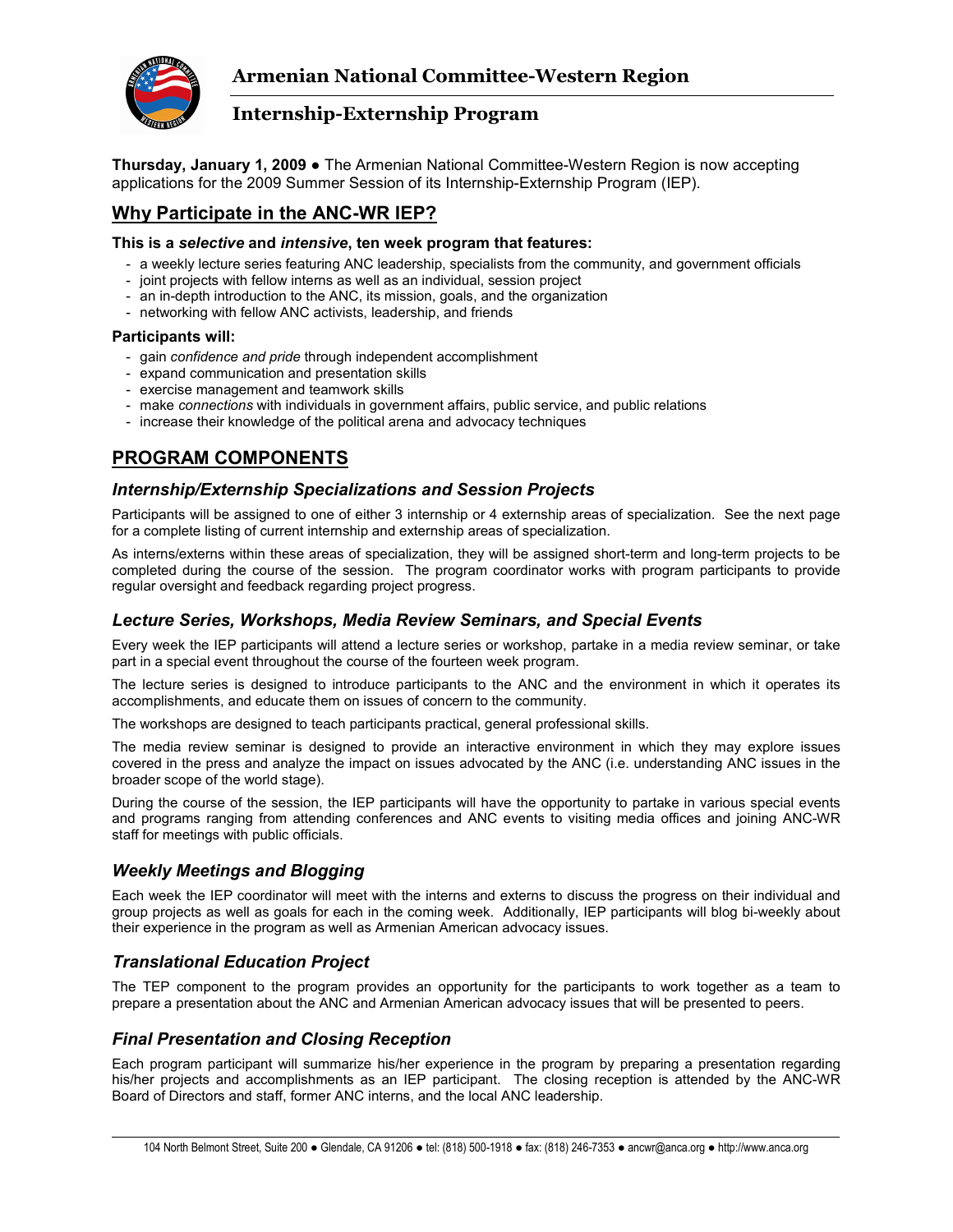

### **What Internships and Externships are Available?**

The ANC-WR will be accepting a few, highly qualified individuals to work within the Western Region office on high priority projects integral to the operations, resources, and outreach of its Armenian American advocacy efforts. Applicants will be placed in one of the following areas of specialization:

 **Administration and Development –** A great opportunity for a student in business interested in learning the "nuts & bolts" of a public affairs organization. The Administrative and Development Assistant intern handles office organization, phone communication and administrative tasks, as well as supporting the board in development initiatives. A motivated intern will learn the mechanics of operating a public affairs organization as well as non-profit sector fundraising.

 **Public and Media Relations –** Interns will learn how to and be responsible for generating press (both print and broadcast) and promoting Armenian National Committee work among policy makers and the public. An interest in press work and/or marketing as well as strong writing and computer skills are a plus.

 **Community and Government Affairs –** Applicants should have an introductory knowledge of domestic and foreign policy, and strong computer skills. Additionally, applicants should be confident public speakers with professional attitudes as well as good self-motivation, and should be seeking coalition-building skills. Interns will work with the regional office in maintaining relations with governmental offices and pursuing policy Armenian National Committee policy initiatives. Background in campus or community organizing is a plus.

#### **Education Advancement Group**

Applicants may be placed as an extern with one of the following organizations.

- **Armenian American Educators Association** AAEA (www.armenianaea.org) works for the advancement of both educators and students while promoting Armenian American issues and culture are respected within the educational system. Externs support the AAEA executive board efforts to organize programming initiatives. Strong communications skills are a plus.
- **Committee for Armenian Students in Public Schools –** CASPS (www.casps.org) strives to enhance educational achievement and actively endeavors to solve social and academic challenges facing students in public schools. Externs support the CASPS executive board and staff efforts to organize programming initiatives. Strong communications skills are a plus.
- **Genocide Education Project –** Externs work with GenEd (www.genocideeducation.org) to promote education about the Armenian Genocide and other genocides in high school classrooms. The externship is a great opportunity for students with a background in education or the social sciences.

#### **Economics and Professionals Group**

Applicants may be placed as an extern with one of the following organizations.

- **Armenian American Chamber of Commerce**  The AACC (www.armenianchamber.com) advances the industrial, commercial, professional, and public interests of the Armenian American community locally, nationally, and internationally. Externs support the AACC executive board efforts to organize programming initiatives. Strong communications skills and business academic or professional background is a plus.
- **Armenian National Committee-Professional Network**  The ANC PN (www.ancpn.com) encourages the emergence of an educated and politically active community of Armenian American professionals. Externs support ANC PN executive committee efforts to organize programs such as its professional spotlight program as well as various professional development and charitable social events.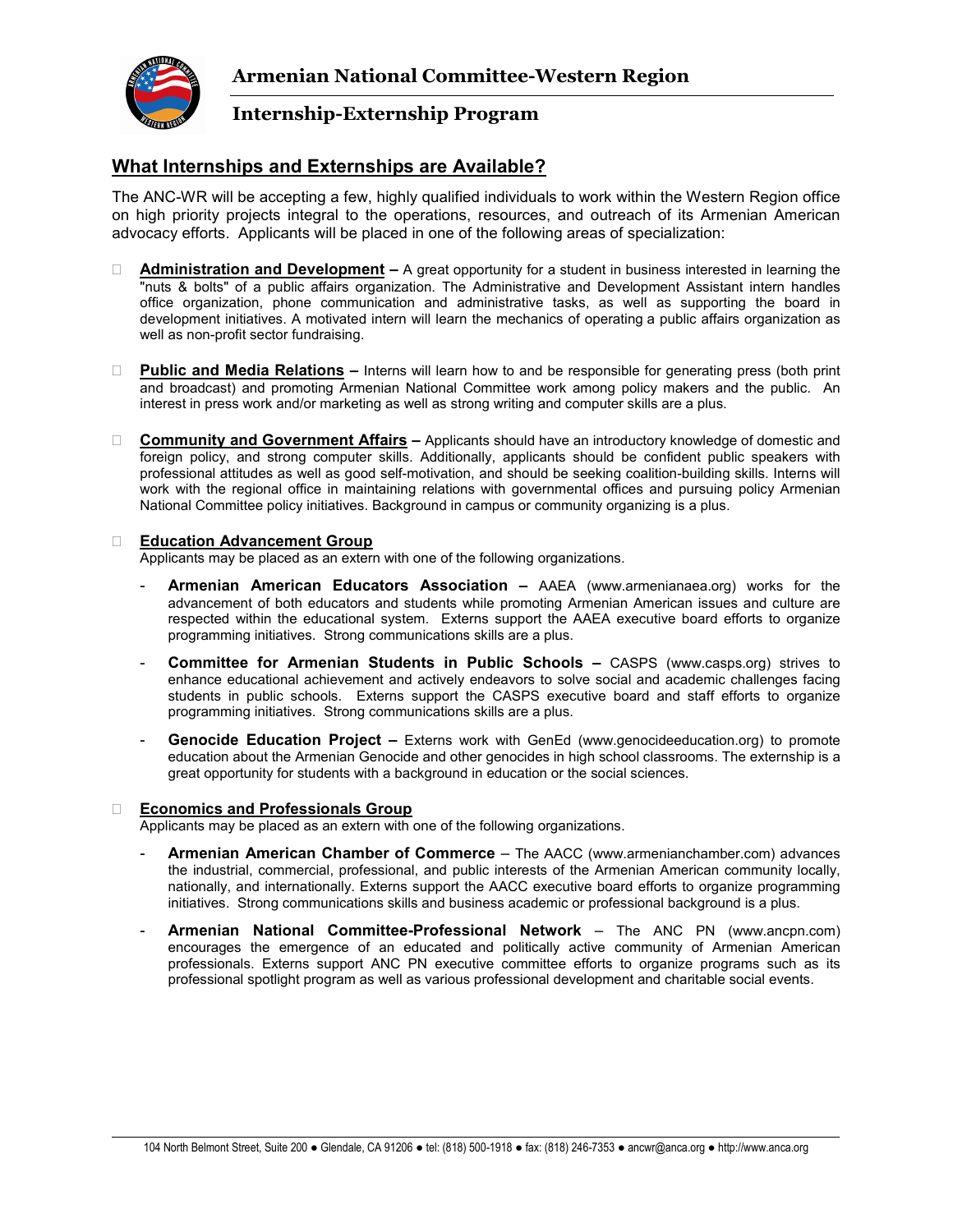

### **Multi-Media Group**

Applicants may be placed as an extern with one of the following organizations.

- Asbarez Established in 1908 in Fresno, CA, Asbarez (www.asbarez.com) is a longstanding print-media institution of the Armenian American community in the Western USA. Externs assist the Asbarez editorial staff with various facets of the publication from writing to layout. Strong writing skills are a plus.
- **Horizon TV**  Horizon Armenian TV (www.horizonarmeniantv.com) is a large and diversified media corporation that broadcasts, primarily in Armenian, to a North American audience via cable and satellite feeds. Working with media partners around the world, it covers the daily news and community interest programs. Externs assist the Horizon production staff with various facets of the production. Strong communication skills are a plus.

#### **Sister City Associations**

This joint program externship works in coordination with various sister city associations between US cities and cities in the Republic of Armenia. Externs support their assigned association's efforts to promote bi-lateral ties between the US and Armenia. Tasks will range from event planning to promotional work and program development, depending on assignments. Strong communications and computer skills are a plus.

#### **Applicants may be placed as an extern with one or more of the following organizations:**

- Glendale-Ghapan Sister City Association
- Los Angeles-Yerevan Sister City Association
- Montebello-Stepanakert Sister City Association
- Thousand Oaks-Spitak Sister City Association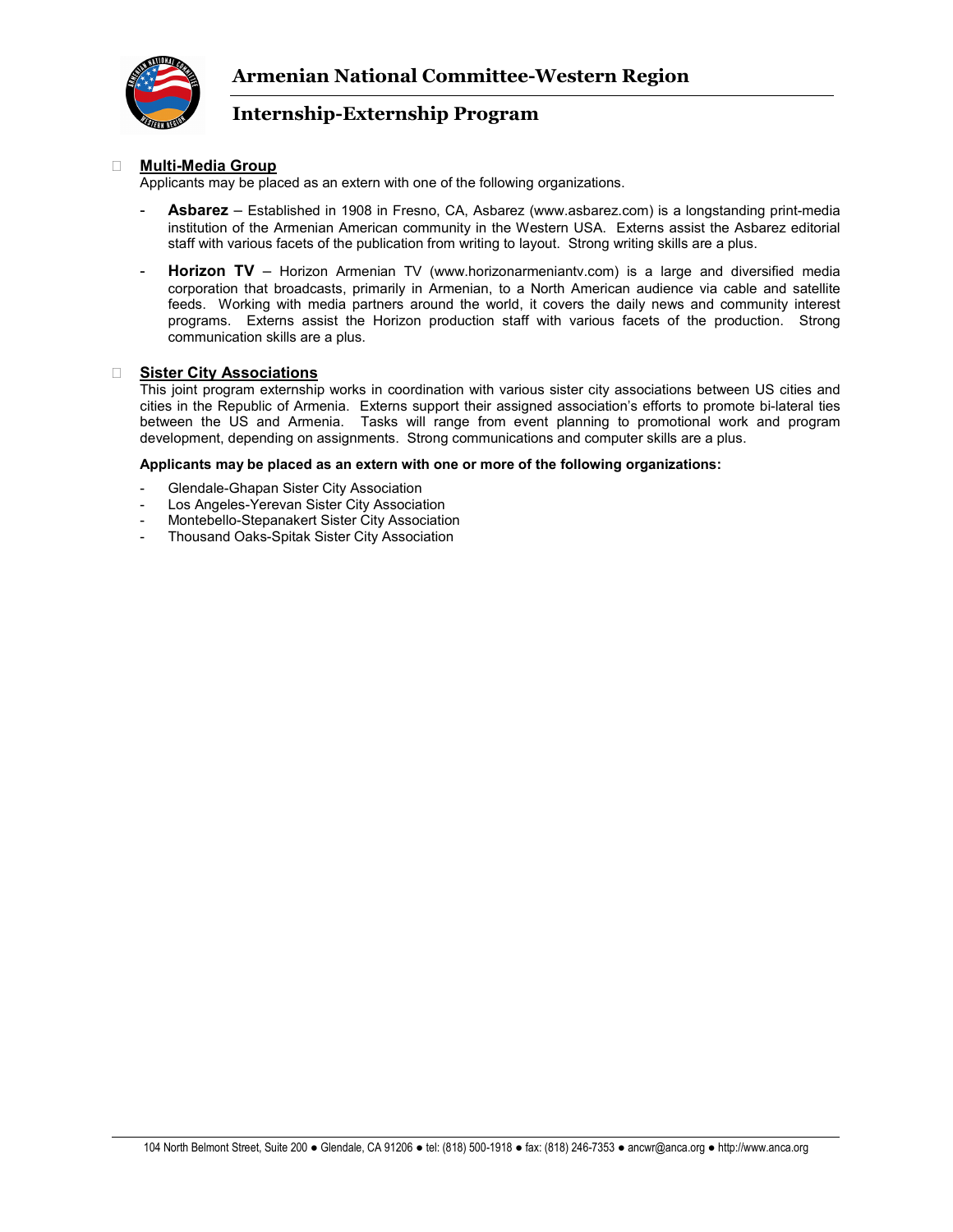

## **PROGRAM DETAILS**

The IEP's 2009 Summer Session begins **Monday, June 15, 2009** and ends **Friday, August 21, 2009**. It will feature a weekly lecture series and meetings, joint projects, as well as networking events for the interns and externs. Program participants will deliver presentations on their individual projects outlining their accomplishments and progress over the course of the session. The IEP operates out of the ANC-Western Region office in Glendale, CA.

Participants must also complete a minimum of 15 hours, per week, in the process of their successful completion of the program. In doing so, participants may receive school credit.

For more information about the 2009 Summer Session of the ANC-WR Internship-Externship Program and housing availability for program participants, please e-mail the program coordinator, Haig Hovsepian  $haiq@anca.org$  or call (818) 500-1918.

# **APPLICATION INSTRUCTIONS**

1. Please be sure that all portions of this application are completed and returned to the ANC-WR offices in a timely fashion. All application materials, including letters of recommendation, must be postmarked by **Sunday, March 1, 2009**. All application materials must be mailed to:

### **Armenian National Committee-Western Region Internship-Externship Program – 2009 Summer Session 104 North Belmont Street, Suite 200 Glendale, CA 91206**

- 2. You will receive an e-mail confirmation by regarding the receipt of your application. Please note that the confirmation may include comments regarding the completeness of your application. Your application will not be regarded as complete until the office receives all materials, including your letters of recommendation. Only complete applications will be considered.
- 3. Interviews will be scheduled with applicants and will take place starting March 9th. Applicants must complete the interview in order to be selected for the program.
- 4. Address questions or concerns to the program coordinator at  $(818)$  500-1918 or haig@anca.org.

# **APPLICATION CHECKLIST**

Remember to submit the following, postmarked by the **Sunday, March 1st** deadline:

 a completed **APPLICATION FORM** *that* includes your most current **RESUME** with the requested information included *and* includes your **PERSONAL STATEMENT** Have you also ensured that your recommenders have mailed their letters of recommendation along with the completed **RECOMMENDATION FORM** by the deadline?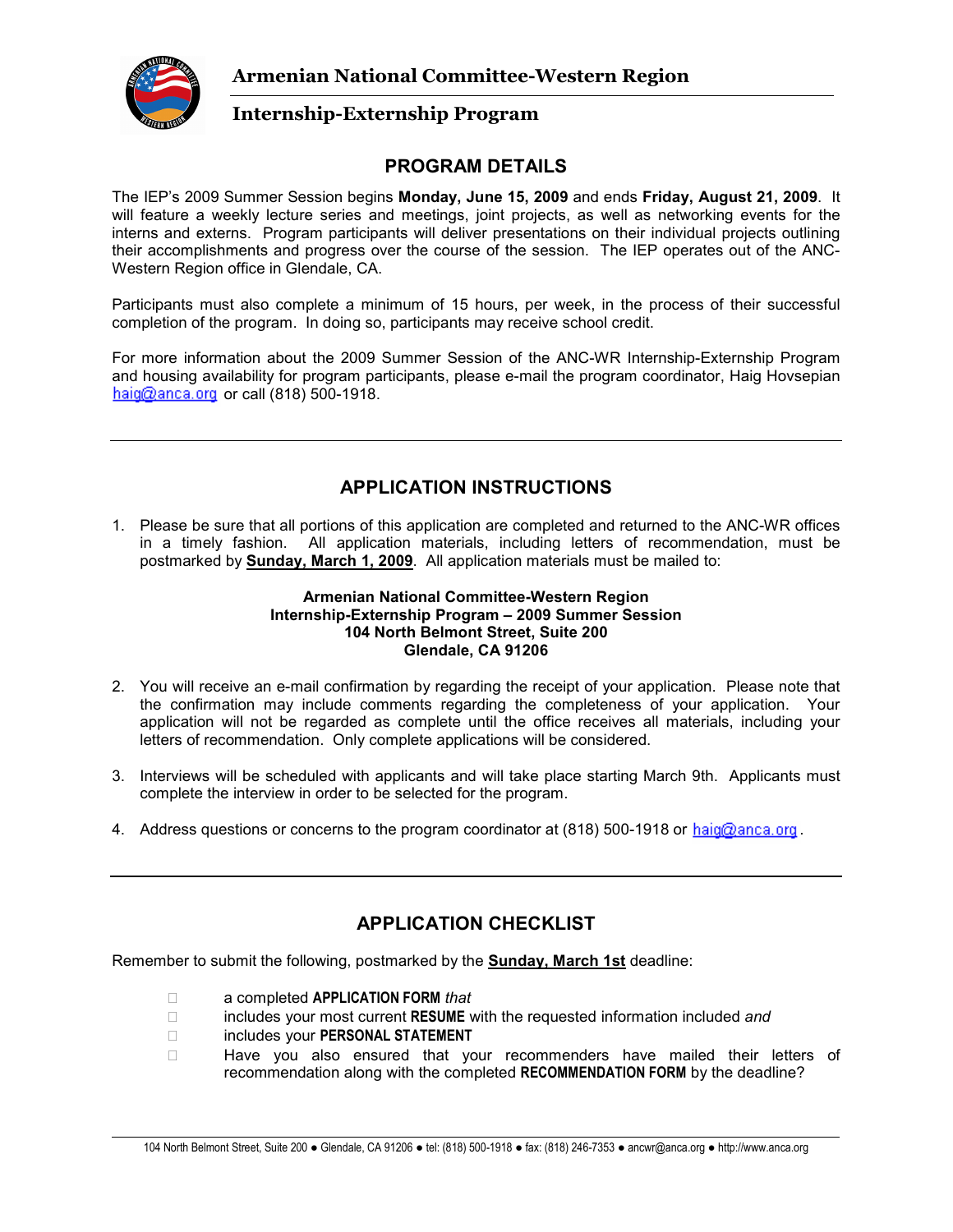

### **APPLICATION FORM**

| NAME:              |                    | DATE OF BIRTH: |               |
|--------------------|--------------------|----------------|---------------|
| <b>ADDRESS:</b>    |                    | <b>MALE</b>    | <b>FEMALE</b> |
| CITY:              |                    | STATE:         | ZIP:          |
| <b>HOME PHONE:</b> | <b>CELL PHONE:</b> | E-MAIL:        |               |
|                    |                    |                |               |

**I HEARD ABOUT THE ANC-WR INTERNSHIP-EXTERNSHIP PROGRAM THROUGH:** 

**AREA OF SPECIALIZATION:** Please select the two areas of specialization that most interest you. This will be taken into consideration when evaluating your application and aid in, but not solely determine your placement within the program.

 **Administration and Development Education Advancement Group Community and Government Affairs <b>Multi-Media Group Multi-Media Group** 

 **Public and Media Relations Economics and Professionals Group Sister City Associations**

**RESUME:** Please attach to the completed application form, your most current resume. This resume should be no more than two, 8.5"x11" pages in length. Be sure the resume includes:

- Outline your complete secondary and post-secondary educational background Including majors/minors, years attended and GPA earned.
- $\div$  Outline your employment history and professional experience including names of employers and their addresses, dates employed, positions held, and responsibilities for each.
- $\div$  List any honors or awards you have earned include the name of the award, name of the granting agency, and year received for each.
- Your participation in or affiliation with professional and Armenian community organizations include the name of the organization, position(s) held, and dates of membership.
- $\div$  List any relevant skills and interests (e.g. computer skills, etc.).
- $\div$  List the languages in which you can communicate and your proficiency in each (speak, read, write).

**PERSONAL STATEMENT:** Please write a brief statement on why you would like to be a participant in the ANC-WR Internship-Externship Program. Please note that your statement should discuss issues and facts, which have not been provided anywhere else in this application, while taking into consideration the following questions:

- Why have you selected the **AREAS OF SPECIALIZATION** indicated on your application?
- What do you hope to learn during your participation in the program?
- How will you use your acquired skills and ideas, upon your return, in your own community?

Your personal statement should be no more than two, typed, 8.5"x11" pages. Please include your name, address, and the name of the educational institution in which you are enrolled on each page. Your personal statement should be attached to the completed application form at the time of submission.

**LETTERS OF RECOMMENDATION:** Please submit two letters of recommendation from two individuals, not related to you, with definite knowledge of your abilities and qualifications. One of the recommendations should ideally be from an individual who can speak of your involvement in your community. The letters should be accompanied by the enclosed recommendation forms, and submitted to the ANC-Western Region by the recommender directly, or be included in your application packet. All recommendation materials must be postmarked by **Sunday, March 1, 2009**.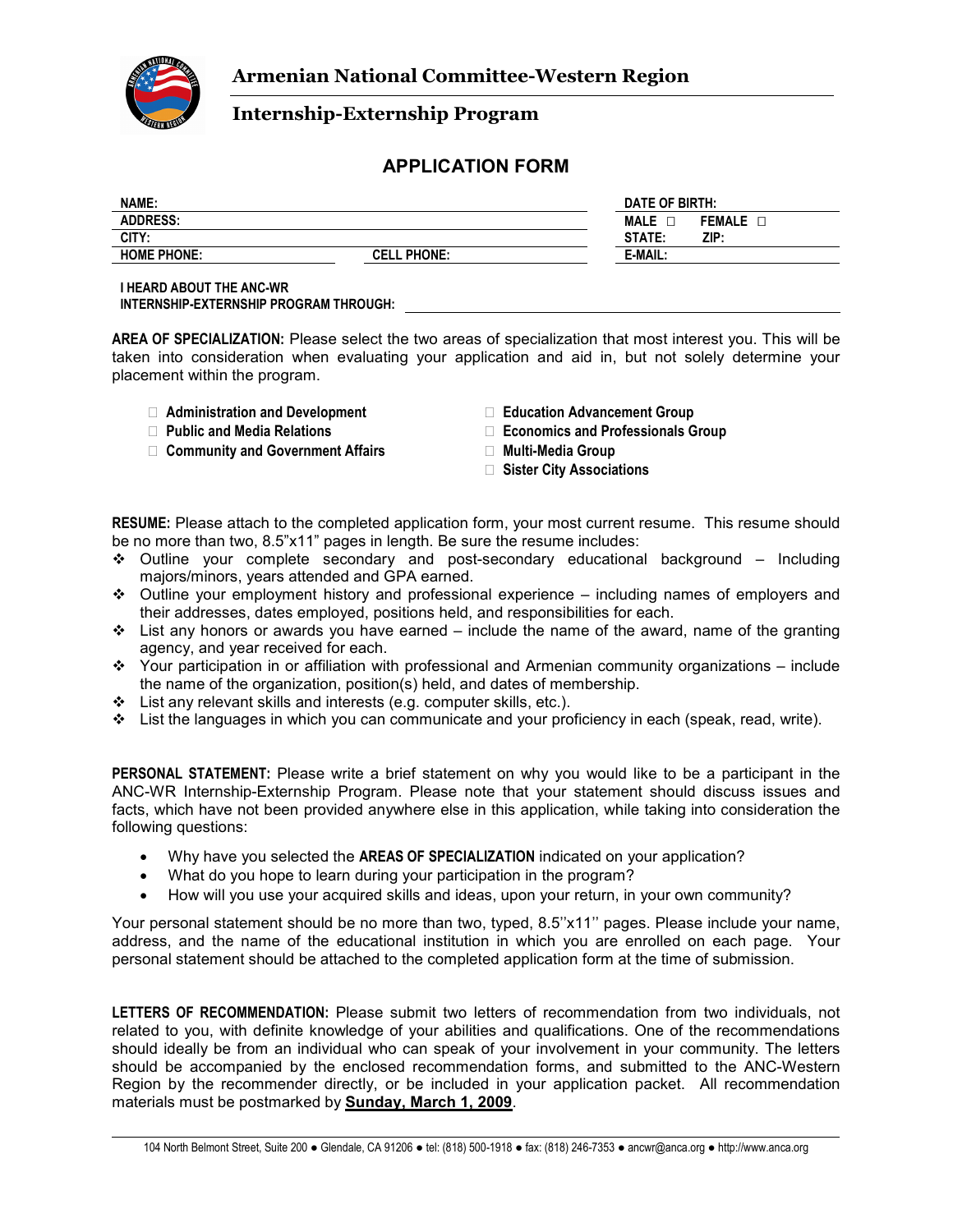

## **RECOMENDATION FORM**

**RECOMMENDATION FORM # 1** 

**APPLICANT NAME: PHONE NUMBER: E-MAIL:** 

**RECOMMENDER NAME: How long have you known the applicant? In what capacity have you known the applicant?** 

Dear Recommender,

The above named applicant has applied for the Armenian National Committee-Western Region Internship-Externship Program. Your thoughts and recommendation will assist the selection committee in determining the applicant's capabilities and eligibility for this selective public affairs program.

### **PLEASE RETURN THIS FORM AND YOUR LETTER OF RECOMMENDATION TO:**

Armenian National Committee-Western Region Internship-Externship Program – 2009 Summer Session 104 North Belmont Street, Suite 200 Glendale, CA 91206

**DEADLINE:** All application materials, including letters of recommendation must be postmarked by **Sunday, March 1st**.